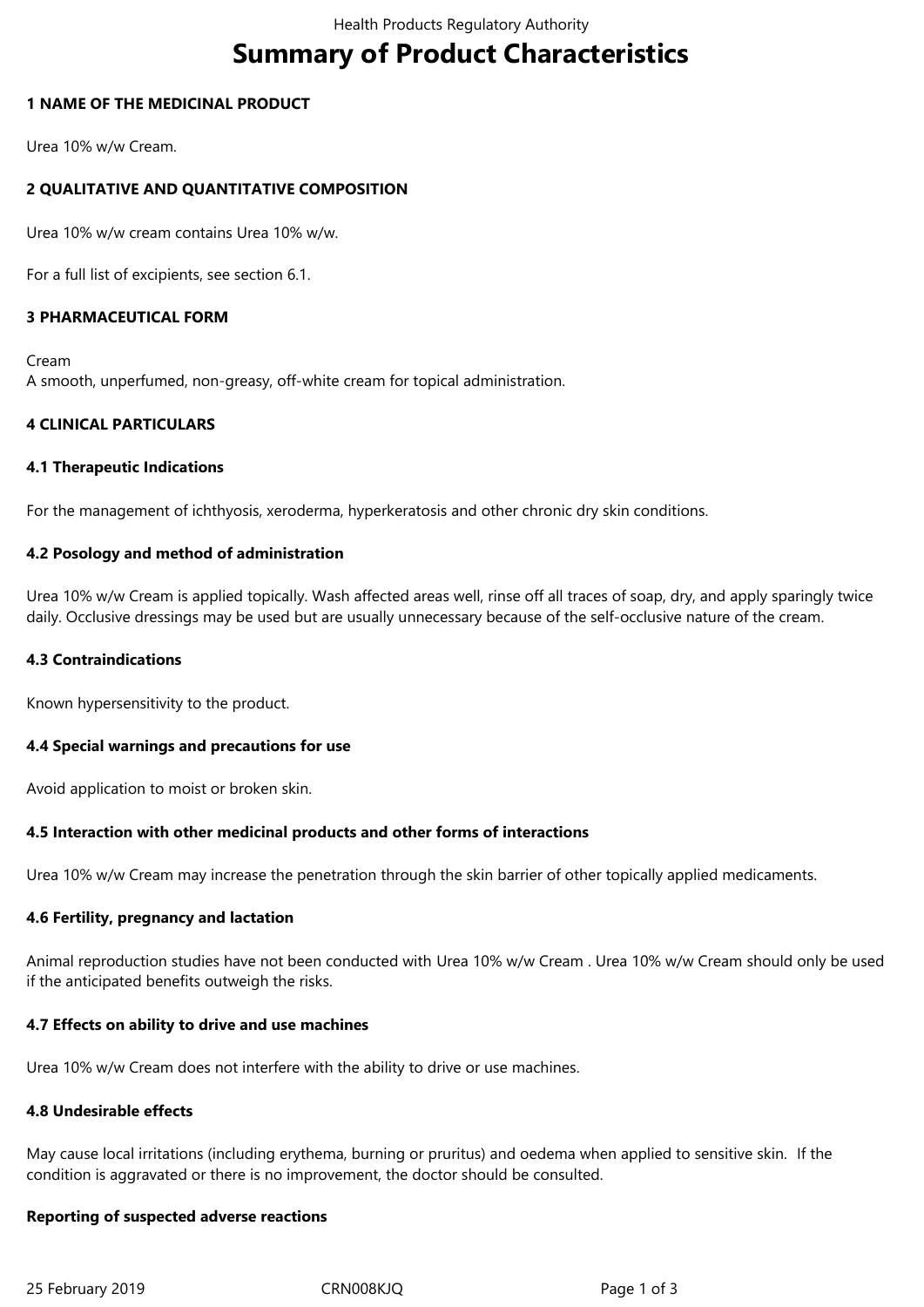adverse reactions via HPRA Pharmacovigilance, Earlsfort Terrace, IRL - Dublin 2; Tel: +353 1 6764971; Fax: +353 1 6762517. Website: www.hpra.ie; E-mail: medsafety@hpra.ie

# **4.9 Overdose**

Topical a[pplications o](http://www.hpra.ie/)f excess[ive amounts of Urea](mailto:medsafety@hpra.ie) 10% w/w Cream might cause skin irritation but no other effects would be expected. Ingestion of a large amount of Urea 10% w/w Cream would be expected to result in gastrointestinal irritation (nausea and vomiting). Symptomatic and supportive care should be given. Liberal oral administration of milk or water may be helpful.

## **5 PHARMACOLOGICAL PROPERTIES**

#### **5.1 Pharmacodynamic properties**

Urea acts as a hydrating and keratolytic agent.

# **5.2 Pharmacokinetic properties**

Urea is primarily excreted in the urine. A small amount is also eliminated in sweat.

# **5.3 Preclinical safety data**

In man, doses of up to 80g/day iv or 100g/day p.o urea are considered safe.

Whilst only very limited preclinical data is available, there is no evidence to suggest that urea would have teratogenic, carcinogenic or mutagenic potential in therapeutic use.

# **6 PHARMACEUTICAL PARTICULARS**

#### **6.1 List of excipients**

The cream also contains:

| White soft paraffin             |
|---------------------------------|
| Maize starch                    |
| Isopropyl myristate             |
| Glyceryl tribehenate            |
| Palmitic acid                   |
| Sorbitan laurate                |
| Polyoxyethylene fatty glyceride |

# **6.2 Incompatibilities**

Not applicable.

# **6.3 Shelf life**

Three years.

#### **6.4 Special precautions for storage**

Do not store above 30°C.

#### **6.5 Nature and contents of container**

Urea 10% w/w Cream is available in tubes of 30 g and 100g.